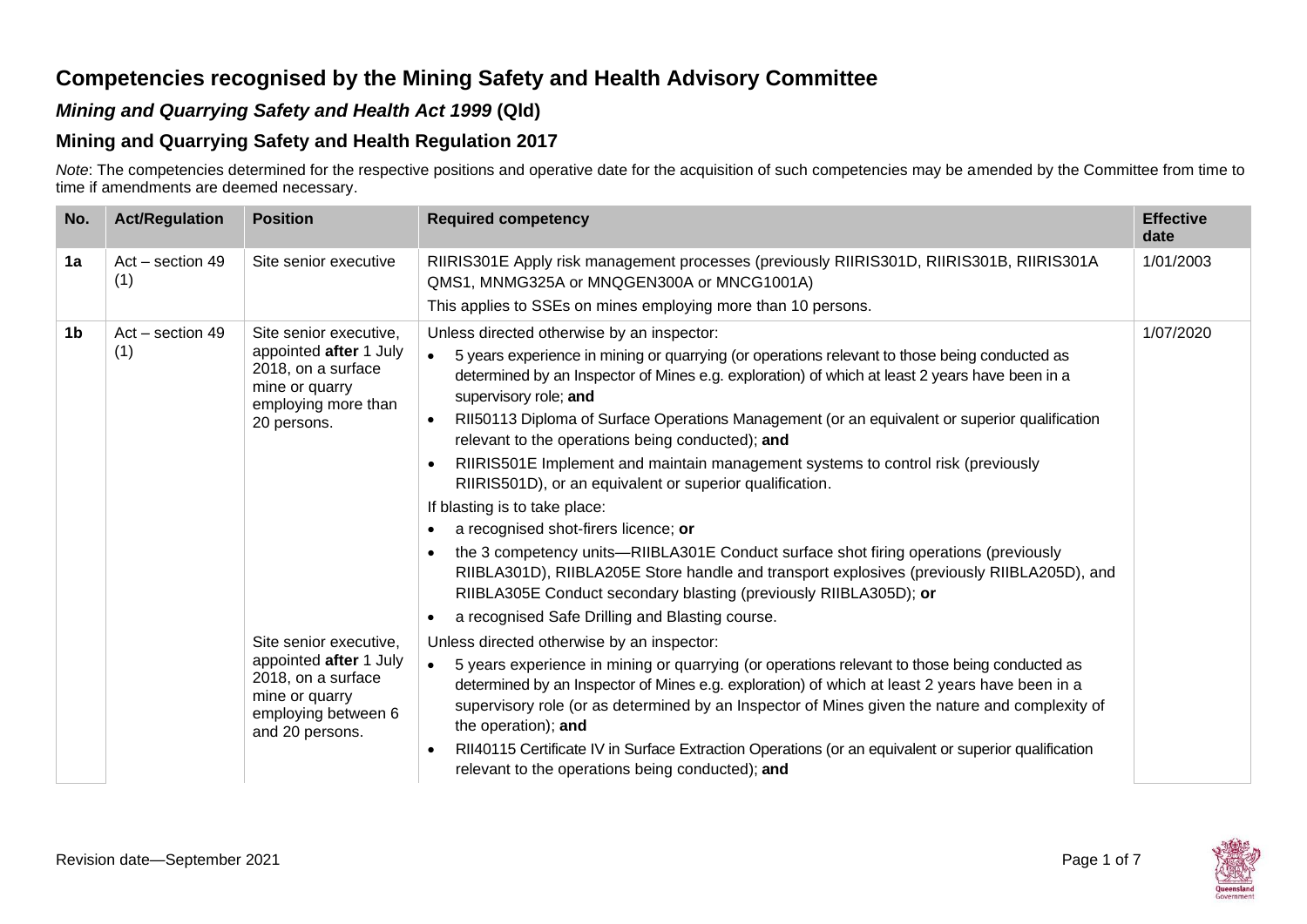| No. | <b>Act/Regulation</b>     | <b>Position</b>                                                                                                                 | <b>Required competency</b>                                                                                                                                                                                                                                                                                                                                                                                                                                                                                                                                                                                                                                                                                                                                                                                                                                                                                                                                                                                                                                                                                                                                                                                                                                                                                                                                                                                                                                                                                                                                                                                                                                                                                                                                                                              | <b>Effective</b><br>date |
|-----|---------------------------|---------------------------------------------------------------------------------------------------------------------------------|---------------------------------------------------------------------------------------------------------------------------------------------------------------------------------------------------------------------------------------------------------------------------------------------------------------------------------------------------------------------------------------------------------------------------------------------------------------------------------------------------------------------------------------------------------------------------------------------------------------------------------------------------------------------------------------------------------------------------------------------------------------------------------------------------------------------------------------------------------------------------------------------------------------------------------------------------------------------------------------------------------------------------------------------------------------------------------------------------------------------------------------------------------------------------------------------------------------------------------------------------------------------------------------------------------------------------------------------------------------------------------------------------------------------------------------------------------------------------------------------------------------------------------------------------------------------------------------------------------------------------------------------------------------------------------------------------------------------------------------------------------------------------------------------------------|--------------------------|
|     |                           | Site senior executive<br>on a surface mine or<br>quarry, other than an<br>opal or gem mine,<br>employing 5 or fewer<br>persons. | RIIRIS501E Implement and maintain management systems to control risk (previously<br>RIIRIS501D), or an equivalent or superior qualification; and<br>BSBWHS521 Ensure a safe workplace for a work area (previously BSBWHS501), or an<br>equivalent or superior qualification.<br>(Note: RIIRIS501E and BSBWHS521 may be utilised as electives in the packaging rules of RII40115)<br>If blasting is to take place:<br>a recognised shot-firers licence; or<br>$\bullet$<br>the 3 competency units—RIIBLA301E Conduct surface shot firing operations (previously<br>$\bullet$<br>RIIBLA301D), RIIBLA205E Store handle and transport explosives (previously RIIBLA205D), and<br>RIIBLA305E Conduct secondary blasting (previously RIIBLA305D); or<br>a recognised Safe Drilling and Blasting course.<br>$\bullet$<br>Unless directed otherwise by an inspector:<br>2 years experience in mining or quarrying (or operations relevant to those being conducted as<br>determined by an Inspector of Mines e.g. exploration) over the previous 5 years (or as determined<br>by an Inspector of Mines given the nature and complexity of the operation); and<br>completion of the training courses<br>Introduction to Safety Management Systems; and<br>Effective Risk Management; and<br>Incident Investigation; and<br><b>Electrical Awareness</b><br>$\overline{\phantom{0}}$<br>If blasting is to take place:<br>a recognised shot-firers licence; or<br>$\bullet$<br>the 3 competency units—RIIBLA301E Conduct surface shot firing operations (previously<br>$\bullet$<br>RIIBLA301D), RIIBLA205E Store handle and transport explosives (previously RIIBLA205D), and<br>RIIBLA305E Conduct secondary blasting (previously RIIBLA305D); or<br>a recognised Safe Drilling and Blasting course.<br>$\bullet$ |                          |
| 1c  | $Act - section 49$<br>(1) | Site senior executive,<br>appointed before 1<br>July 2018, on a<br>surface mine or quarry<br>employing more than<br>20 persons. | Unless directed otherwise by an inspector:<br>5 years experience in mining or quarrying (or operations relevant to those being conducted as<br>determined by an Inspector of Mines e.g. exploration) of which at least 2 years have been in a<br>supervisory role; and<br>RIIRIS501E Implement and maintain management systems to control risk (previously<br>RIIRIS501D), or an equivalent or superior qualification; and                                                                                                                                                                                                                                                                                                                                                                                                                                                                                                                                                                                                                                                                                                                                                                                                                                                                                                                                                                                                                                                                                                                                                                                                                                                                                                                                                                              |                          |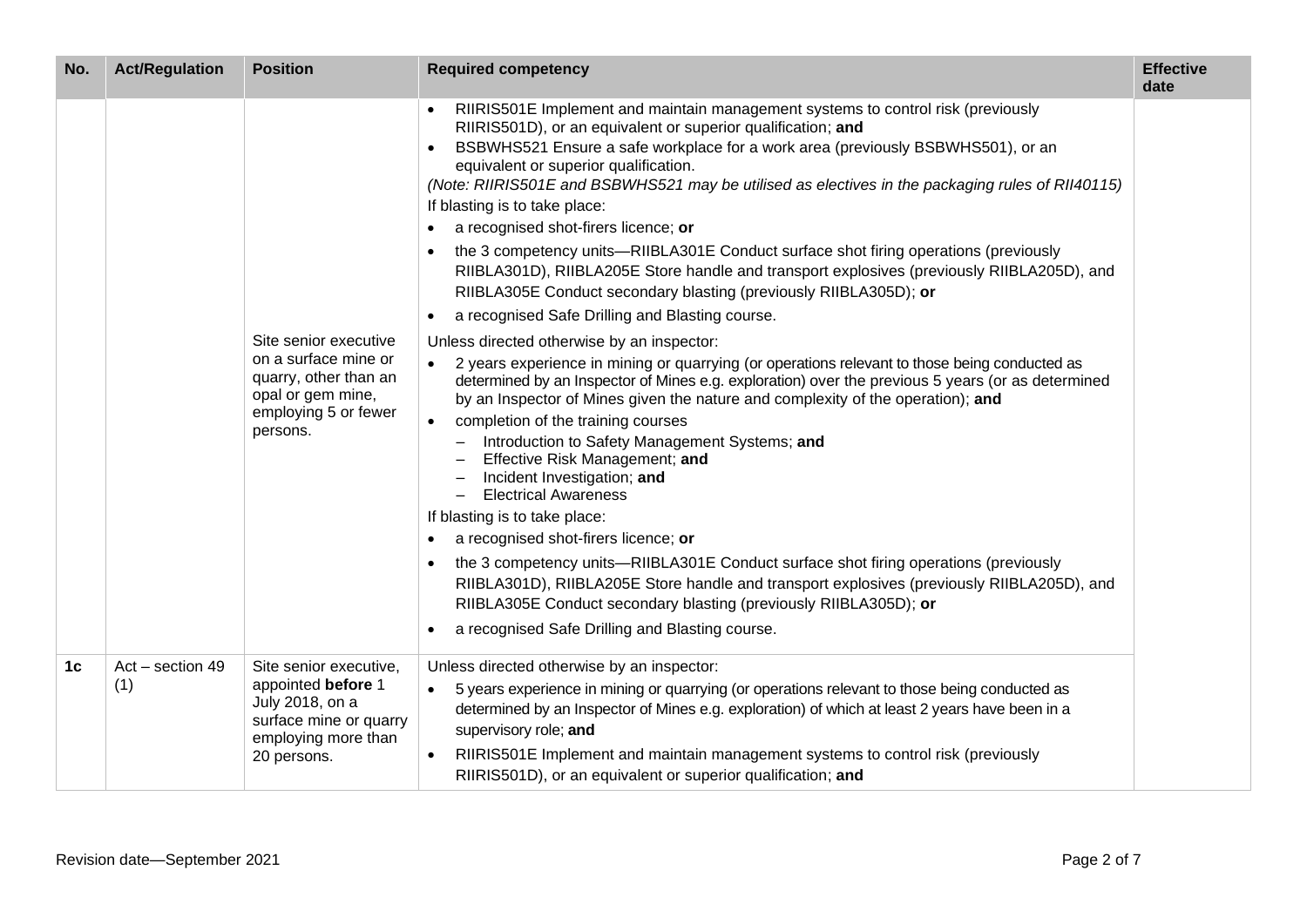| No.          | <b>Act/Regulation</b> | <b>Position</b>                                                                                                                     | <b>Required competency</b>                                                                                                                                                                                                                                                                                                                                                                                                                                                                                                                                                                                                                                                                                                                                                                                                                                                                                                                                                                                                                                                                                                                                                                                              | <b>Effective</b><br>date |
|--------------|-----------------------|-------------------------------------------------------------------------------------------------------------------------------------|-------------------------------------------------------------------------------------------------------------------------------------------------------------------------------------------------------------------------------------------------------------------------------------------------------------------------------------------------------------------------------------------------------------------------------------------------------------------------------------------------------------------------------------------------------------------------------------------------------------------------------------------------------------------------------------------------------------------------------------------------------------------------------------------------------------------------------------------------------------------------------------------------------------------------------------------------------------------------------------------------------------------------------------------------------------------------------------------------------------------------------------------------------------------------------------------------------------------------|--------------------------|
|              |                       | Site senior executive,<br>appointed before 1<br>July 2018, on a<br>surface mine or quarry<br>employing between 6<br>and 20 persons. | BSBWHS521 Ensure a safe workplace for a work area (previously BSBWHS501), or an<br>equivalent or superior qualification.<br>If blasting is to take place:<br>a recognised shot-firers licence; or<br>the 3 competency units—RIIBLA301E Conduct surface shot firing operations (previously<br>RIIBLA301D), RIIBLA205E Store handle and transport explosives (previously RIIBLA205D), and<br>RIIBLA305E Conduct secondary blasting (previously RIIBLA305D); or<br>a recognised Safe Drilling and Blasting course.<br>$\bullet$<br>Unless directed otherwise by an inspector:<br>5 years experience in mining or quarrying (or operations relevant to those being conducted as<br>determined by an Inspector of Mines e.g. exploration) of which at least 2 years have been in a<br>supervisory role (or as determined by an Inspector of Mines given the nature and complexity of the<br>operation); and<br>RIIRIS501E Implement and maintain management systems to control risk (previously<br>RIIRIS501D), or an equivalent or superior qualification; and<br>BSBWHS521 Ensure a safe workplace for a work area (previously BSBWHS501), or an<br>equivalent or superior qualification.<br>If blasting is to take place: |                          |
|              |                       |                                                                                                                                     | a recognised shot-firers licence; or<br>$\bullet$<br>the 3 competency units—RIIBLA301E Conduct surface shot firing operations (previously<br>RIIBLA301D), RIIBLA205E Store handle and transport explosives (previously RIIBLA205D), and<br>RIIBLA305E Conduct secondary blasting (previously RIIBLA305D); or<br>a recognised Safe Drilling and Blasting course.<br>$\bullet$                                                                                                                                                                                                                                                                                                                                                                                                                                                                                                                                                                                                                                                                                                                                                                                                                                            |                          |
| $\mathbf{2}$ | Act - section 51      | Supervisor                                                                                                                          | RIIRIS301E Apply risk management processes (previously RIIRIS301D, RIIRIS301B, RIIRIS301A<br>QMS1, MNMG325A or MNQGEN300A or MNCG1001A); and<br>RIIWHS301E Conduct safety and health investigations (previously RIIWHS301D, RIIOHS301A,<br>QMS2 or MNMG326A or MNQGEN310A or MNCG1008A); and<br>RIICOM301E Communicate information (previously RIICOM301D, RIICOM301B, RIICOM301A,<br>QMS3 or MNMG327A or MNQGEN340A or MNCG1009A).                                                                                                                                                                                                                                                                                                                                                                                                                                                                                                                                                                                                                                                                                                                                                                                     | 01/01/2003               |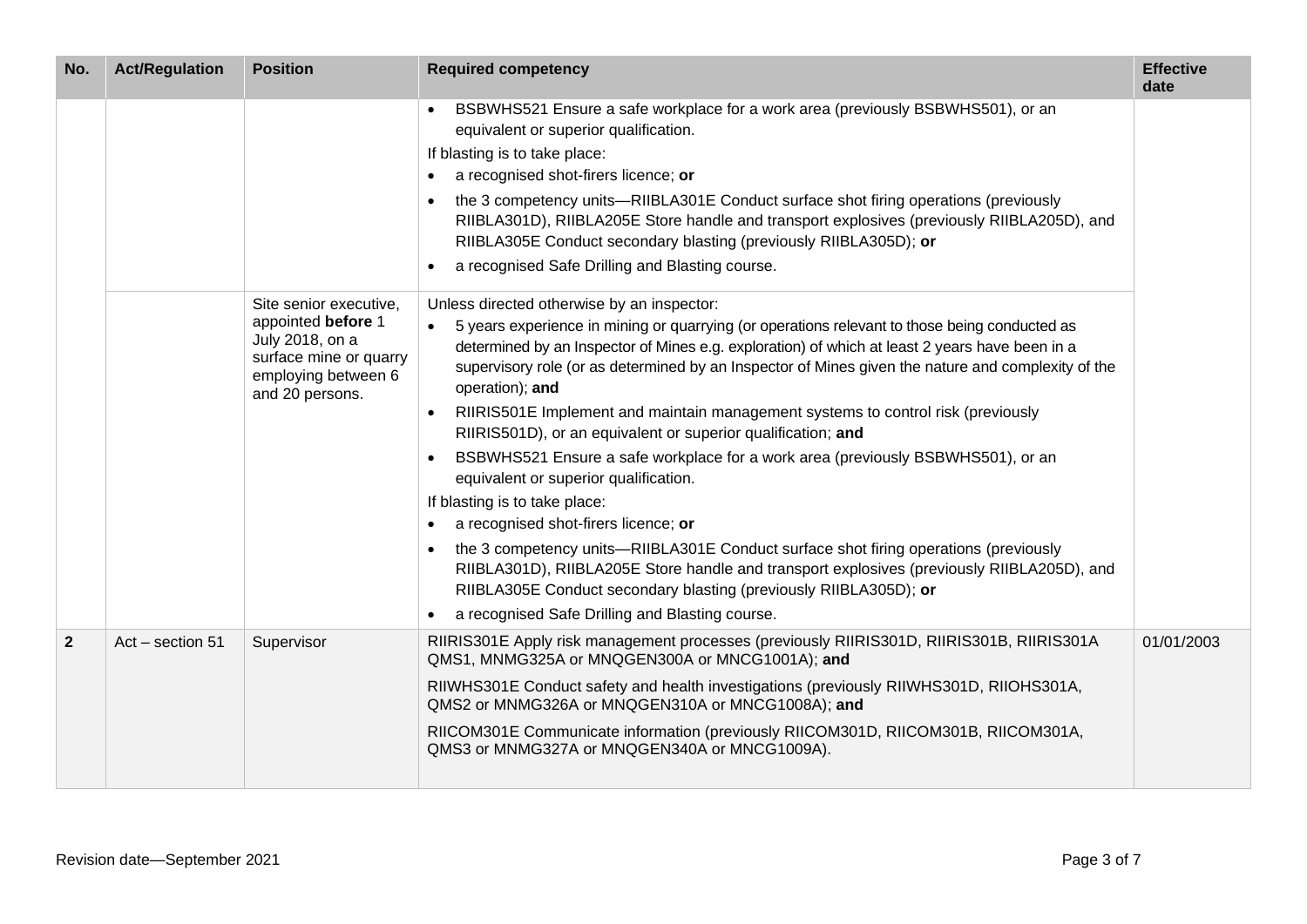| No.                     | <b>Act/Regulation</b>                    | <b>Position</b>                                                                                                       | <b>Required competency</b>                                                                                                                                                                                                                                                                                                                                                                                                                                                                                  | <b>Effective</b><br>date |
|-------------------------|------------------------------------------|-----------------------------------------------------------------------------------------------------------------------|-------------------------------------------------------------------------------------------------------------------------------------------------------------------------------------------------------------------------------------------------------------------------------------------------------------------------------------------------------------------------------------------------------------------------------------------------------------------------------------------------------------|--------------------------|
|                         |                                          |                                                                                                                       | This applies to:<br>supervisors on mines employing more than 10 persons and where the position is identified in the<br>management structure as one whose duties includes allocation of tasks to others, and<br>other supervisors where directed by an inspector of mines.                                                                                                                                                                                                                                   |                          |
| 3                       | $Act - section$<br>53(3)                 | Underground mine<br>manager (if 20 or more<br>persons work<br>underground)                                            | First Class Mine Manager's Certificate of Competency issued by the Board of Examiners; and<br>RIIRIS601E Establish and maintain the risk management system (previously RIIRIS601D,<br>RIIRIS601A, MNMMSM617A or MNQGEN600A) from the national Training Package or its<br>equivalent.*1                                                                                                                                                                                                                      | 16/03/2001<br>01/04/2006 |
| $\overline{\mathbf{4}}$ | Act - section 86                         | Site safety and health<br>representative                                                                              | RIIRIS301E Apply risk management processes (previously RIIRIS301D, RIIRIS301B, RIIRIS301A,<br>QMS1 or MNMG325A or MNQGEN300A or MNCG1001A); and<br>RIIWHS301E Conduct safety and health investigations (previously RIIWHS301D, RIIOHS301A,<br>QMS2, MNMG326A or MNQGEN310A or MNCG1008A); and<br>RIICOM301E Communicate information (previously RIICOM301D, RIICOM301B, RIICOM301A,<br>QMS3, MNMG327A or MNQGEN340A or MNCG1009A).<br>These competencies to be obtained within three months of appointment. | 01/04/2002               |
| 5                       | Regulation -<br>section 17               | Person to control<br>electrical work                                                                                  | Electrical mechanic, or holder of a Diploma or Advanced Diploma or Degree in Electrical Engineering.                                                                                                                                                                                                                                                                                                                                                                                                        | 27/10/2012               |
| 6                       | Regulation -<br>section 21(1)            | Person to undertake<br>work on explosion<br>protected electrical<br>equipment                                         | Relevant competencies as defined in Australian Standard AS4761.1.                                                                                                                                                                                                                                                                                                                                                                                                                                           | 17/08/2001               |
| 7                       | Regulation -<br>section 64<br>(2)(b)(ii) | Person handling and<br>using explosives                                                                               | Competencies as appropriate to the mine site and mapped against the relevant national training<br>package competencies.                                                                                                                                                                                                                                                                                                                                                                                     | 16/03/2001               |
| 8                       | Act - section 58<br>(5)(a)               | A person certifying the<br>accuracy of survey<br>plans for a surface<br>mine where there are<br>more than 10 workers. | Mine Surveyor Certificate granted under the Mines Regulation Act 1964; or<br>$\bullet$<br>RIISDM501D Conduct mine surveying operations (previously RIISDM501A, MNMG100A or<br>MNCG1000A), and 2 years mine surveying experience; or<br>a person registered as a surveyor or surveying associate under the Surveyors Act 2003,<br>Queensland; or<br>a person registered as a Mining Surveyor by the Board of Surveying and Spatial Information<br>(BOSSI) of NSW; or                                         | 01/12/2009               |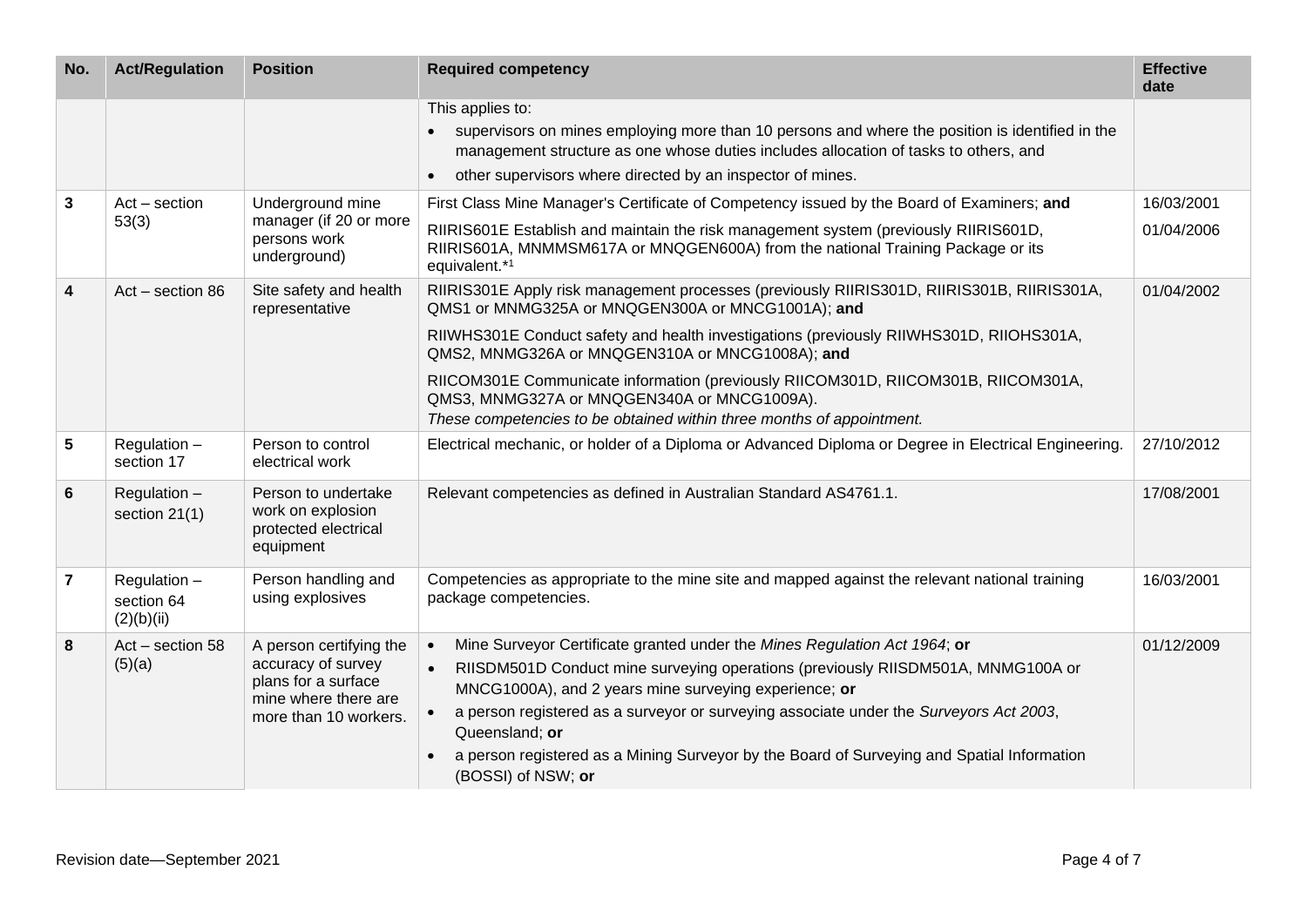| No. | <b>Act/Regulation</b>           | <b>Position</b>                                                                                                                                                                | <b>Required competency</b>                                                                                                                                                                                                                                                                                                                                                                                                                                                                                                                                                                                                                                                                                                                       | <b>Effective</b><br>date |
|-----|---------------------------------|--------------------------------------------------------------------------------------------------------------------------------------------------------------------------------|--------------------------------------------------------------------------------------------------------------------------------------------------------------------------------------------------------------------------------------------------------------------------------------------------------------------------------------------------------------------------------------------------------------------------------------------------------------------------------------------------------------------------------------------------------------------------------------------------------------------------------------------------------------------------------------------------------------------------------------------------|--------------------------|
|     |                                 |                                                                                                                                                                                | a person granted an Authorised Mine Surveyors Certificate under the Mines Safety and<br>$\bullet$<br>Inspection Regulations 1995 Western Australia (either grade 1 or grade 2).                                                                                                                                                                                                                                                                                                                                                                                                                                                                                                                                                                  |                          |
|     |                                 | A person certifying the<br>accuracy of survey<br>plans for a surface<br>mine where there are<br>10 or fewer workers<br>(unless directed<br>otherwise by an<br>inspector).      | A person appointed by the site senior executive and who is sufficiently competent in surveying to<br>ensure the plans comply with the requirements of section 58 of the Act.                                                                                                                                                                                                                                                                                                                                                                                                                                                                                                                                                                     | 01/10/2008               |
| 9   | Act - section 58<br>(5)(b)      | A person certifying the<br>accuracy of survey<br>plans for an<br>underground mine<br>where there are more<br>than 10 workers.                                                  | Mine Surveyor Certificate (All Mines) granted under the Mines Regulation Act 1964; or<br>$\bullet$<br>RIISDM501D Conduct mine surveying operations (previously RIISDM501A, MNMG1000A or<br>MNCG1000A), and 3 years underground mine surveying experience that includes experience of 1 year in<br>Australia; or<br>a person registered as a surveyor with a mining endorsement under the Surveyors Act 2003, Queensland;<br><b>or</b><br>a person registered as a Mining Surveyor by the Board of Surveying and Spatial Information<br>(BOSSI) of NSW; or<br>a person granted an Authorised Mine Surveyors Certificate under the Mines Safety and<br>Inspection Regulations 1995 Western Australia - grade 1 for underground mines and quarries. | 01/07/2008               |
|     |                                 | A person certifying the<br>accuracy of survey<br>plans for an<br>underground mine<br>where there are 10 or<br>fewer workers (unless<br>directed otherwise by an<br>inspector). | A person appointed by the site senior executive and who is sufficiently competent in surveying to<br>ensure the plans comply with the requirements of section 58 of the Act.                                                                                                                                                                                                                                                                                                                                                                                                                                                                                                                                                                     | 01/10/2008               |
| 10  | $Act - section$<br>39(1)(f)(ii) | Persons undertaking<br>electrical activities or<br>electrical work                                                                                                             | Appropriate electrical workers licence or competency required under the Electrical Safety Act 2002,<br>for the activity or work undertaken.                                                                                                                                                                                                                                                                                                                                                                                                                                                                                                                                                                                                      | 01/11/2017               |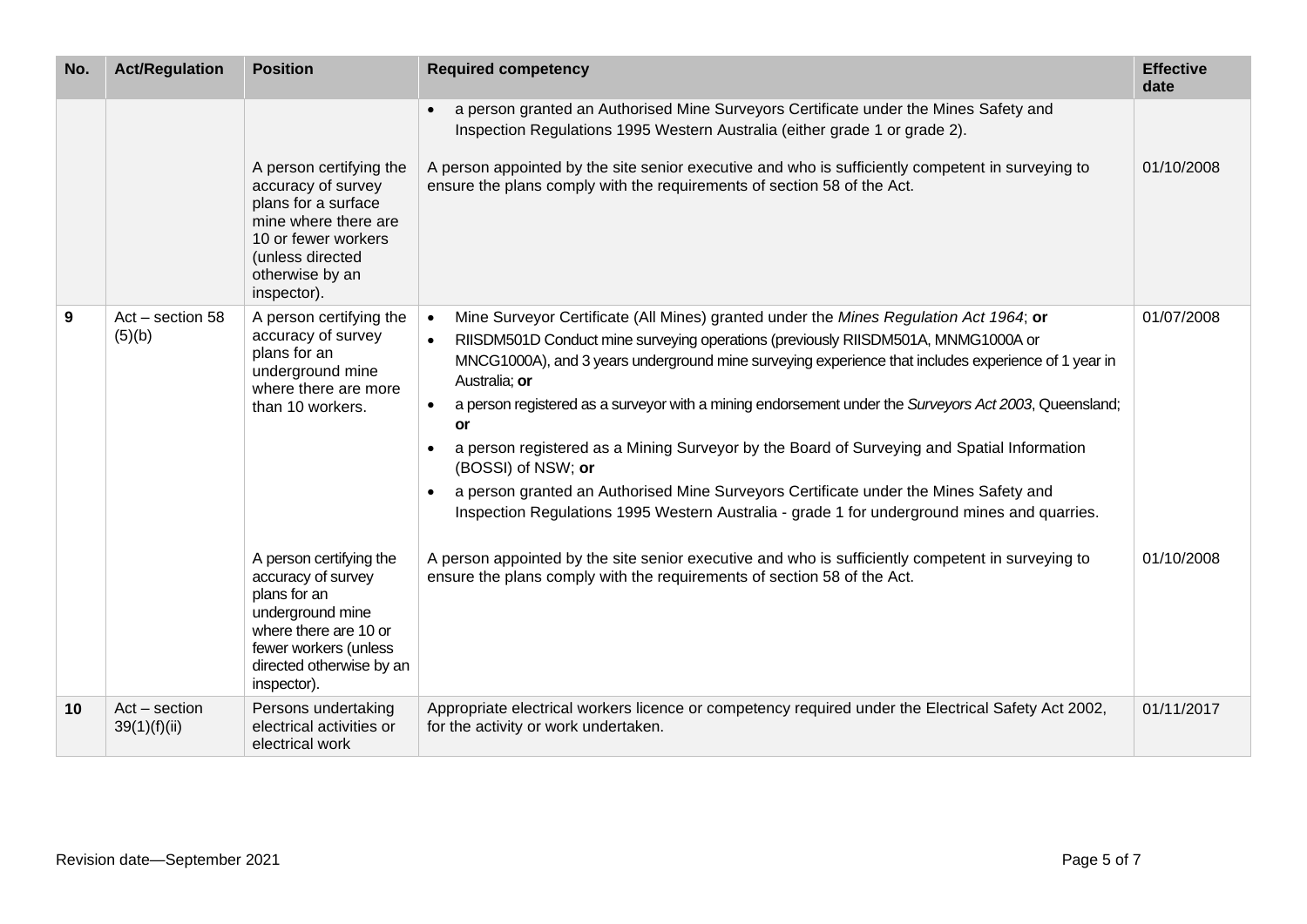| No.                                                                                                                                                                                                                                                                                                                          | <b>Act/Regulation</b>                                                                                                                         | <b>Position</b>                                                                                                    | <b>Required competency</b>                                                                                                                                                                                                                                                                                                                                                                                                                                                                                                                                                                                                                                                                                                                                 | <b>Effective</b><br>date |
|------------------------------------------------------------------------------------------------------------------------------------------------------------------------------------------------------------------------------------------------------------------------------------------------------------------------------|-----------------------------------------------------------------------------------------------------------------------------------------------|--------------------------------------------------------------------------------------------------------------------|------------------------------------------------------------------------------------------------------------------------------------------------------------------------------------------------------------------------------------------------------------------------------------------------------------------------------------------------------------------------------------------------------------------------------------------------------------------------------------------------------------------------------------------------------------------------------------------------------------------------------------------------------------------------------------------------------------------------------------------------------------|--------------------------|
| 11                                                                                                                                                                                                                                                                                                                           | Guideline for<br>Management of<br>Respirable<br><b>Crystalline Silica</b><br>in Queensland<br><b>Mineral Mines</b><br>and Quarries<br>(QGL02) | Persons carrying out<br>respirable dust<br>sampling at a mineral<br>mine or quarry in<br>accordance with<br>AS2985 | BSBWHS419 (previously BSBWHS409) delivered by SIMTARS or competency based training<br>equivalent to BSBWHS419 delivered by Coal Services NSW; and<br>Competency based training delivered by SIMTARS or Coal Services NSW that addresses each<br>2.<br>of the following:<br>sampling to AS 2985-2009 Australian standard: workplace atmospheres-method for<br>sampling and gravimetric determination of respirable dust<br>appropriate data to be collected during sampling, including observations<br>iii. use and applications of real-time monitors<br>iv. use and application of an anemometer<br>dust observation methods and best practices for underground mines<br>$V_{\cdot}$<br>vi. dust observation methods and best practices for surface mines | 18/05/2018               |
| 12                                                                                                                                                                                                                                                                                                                           | $Act - section$<br>54A(3)(b)                                                                                                                  | Ventilation officer                                                                                                | RIIUND603D Manage, operate and maintain the mine ventilation system, and RIIUND601E Establish<br>and maintain the ventilation management system (previously RIIUND601D); and<br>The successful completion of an assessment examination administered by SIMTARS;<br><b>or</b><br>The University of New South Wales Graduate Diploma of Mine Ventilation;<br><b>or</b><br>Qualifications obtained and recognised under an alternative jurisdiction and accepted by the Chief<br>Inspector (Mineral Mines and Quarries).                                                                                                                                                                                                                                      | 18/09/2021               |
| * <sup>1</sup> Equivalent means: A competency mapped to the above and found to be equivalent, such as MMME 7033, MINE 7033, MINE7033 "Global Minerals Industry Risk<br>Management", or "Global Minerals Industry Risk Management - GMIRM" from the Mining Industry Safety and Health Centre of the University of Queensland. |                                                                                                                                               |                                                                                                                    |                                                                                                                                                                                                                                                                                                                                                                                                                                                                                                                                                                                                                                                                                                                                                            |                          |
|                                                                                                                                                                                                                                                                                                                              |                                                                                                                                               |                                                                                                                    | Information on training packages, training providers and competency standards is available from various websites, including www.skillsdmc.com.au,                                                                                                                                                                                                                                                                                                                                                                                                                                                                                                                                                                                                          |                          |

[www.energyskillsqld.com.au](http://www.energyskillsqld.com.au/) and [www.training.gov.au](http://www.training.gov.au/)